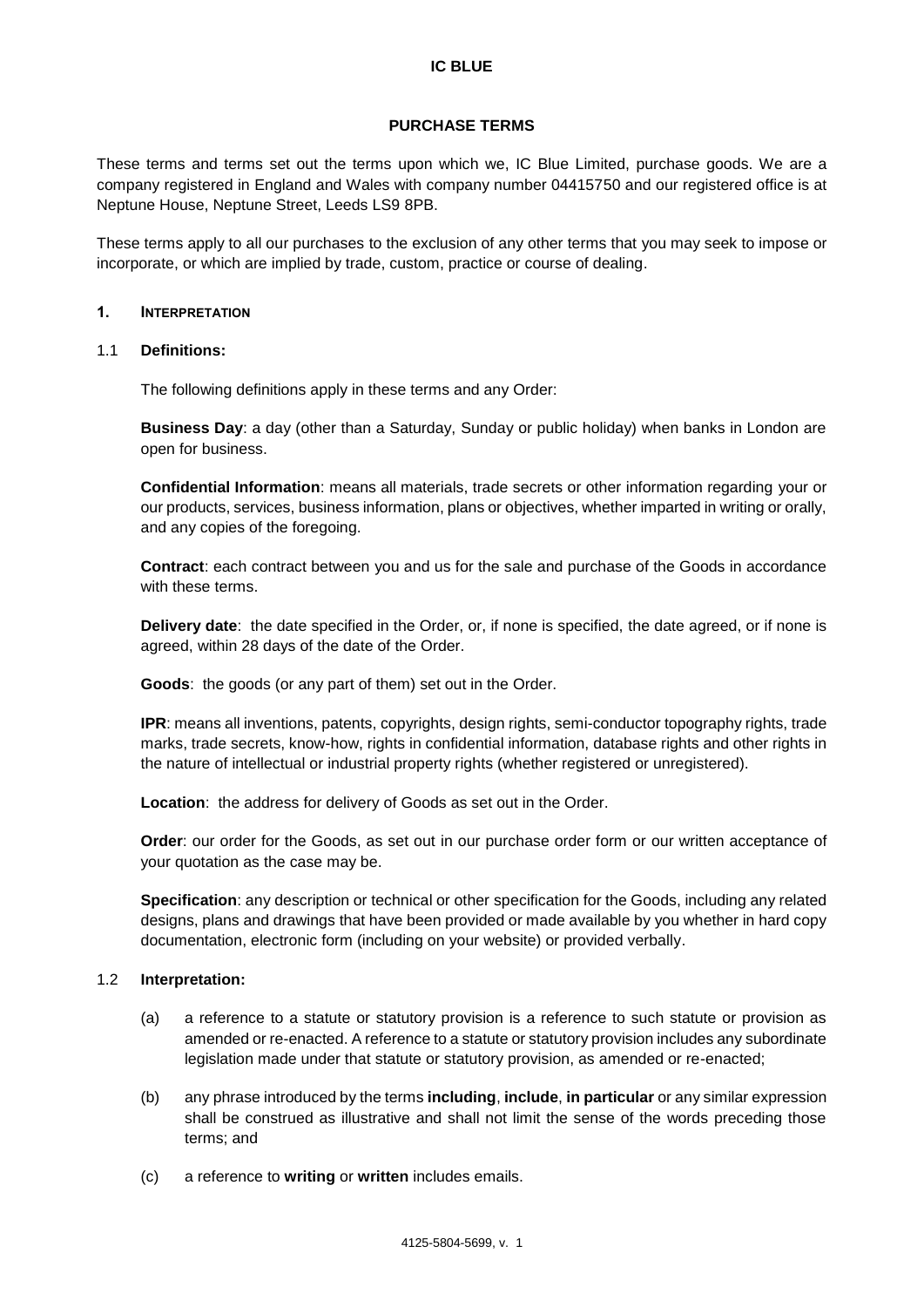## 2. BASIS OF CONTRACT

- 2.1 An Order constitutes an offer by us to purchase the Goods in accordance with these terms.
- 2.2 Each Order shall be deemed to be accepted by you on the earlier of:
	- (a) you issuing a written acceptance of the Order; or
	- (b) you doing any act consistent with fulfilling the Order,

at which point the Contract shall come into existence.

#### 3. THE GOODS

- <span id="page-1-0"></span>3.1 You shall ensure that the Goods shall:
	- (a) correspond with their description and any applicable Specification;
	- (b) be of satisfactory quality (within the meaning of the Consumer Rights Act 2015) and fit for any purpose held out by you or made known to you by us expressly or by implication, and in this respect we rely on your skill and judgement;
	- (c) if manufactured products, be free from defects in design, material and workmanship and remain so for at least 12 months after delivery or such period as we may agree with you; and
	- (d) comply with all applicable statutory and regulatory requirements relating to the manufacture, labelling, packaging, storage, handling and delivery of the Goods.
- 3.2 You shall ensure that at all times you have and maintain all the licences, permissions, authorisations, consents and permits that you need to carry out your obligations under the Contract.
- 3.3 We may inspect and test the Goods at any time before delivery which may include providing the Goods or a sample of the Goods to a testing house. You shall remain fully responsible for the Goods despite any such inspection or testing and any such inspection or testing shall not reduce or otherwise affect your obligations under the Contract.
- 3.4 If following such inspection or testing we consider that the Goods do not conform or are unlikely to comply with your obligations at clause [3.1,](#page-1-0) we shall inform you and you shall immediately take such remedial action as is necessary to ensure compliance.
- 3.5 We may conduct further inspections and tests after you have carried out your remedial actions.

#### 4. DELIVERY

- 4.1 You shall ensure that:
	- (a) the Goods are properly packed and secured in such manner as to enable them to reach the Location in accordance with clause 3.1;
	- (b) each delivery of the Goods is accompanied by a delivery note which shows the date of the Order, the Order number (if any), the type and quantity of the Goods (including the code number of the Goods, where applicable), special storage instructions (if any) and, if the Goods are being delivered by instalments, the outstanding balance of Goods remaining to be delivered; and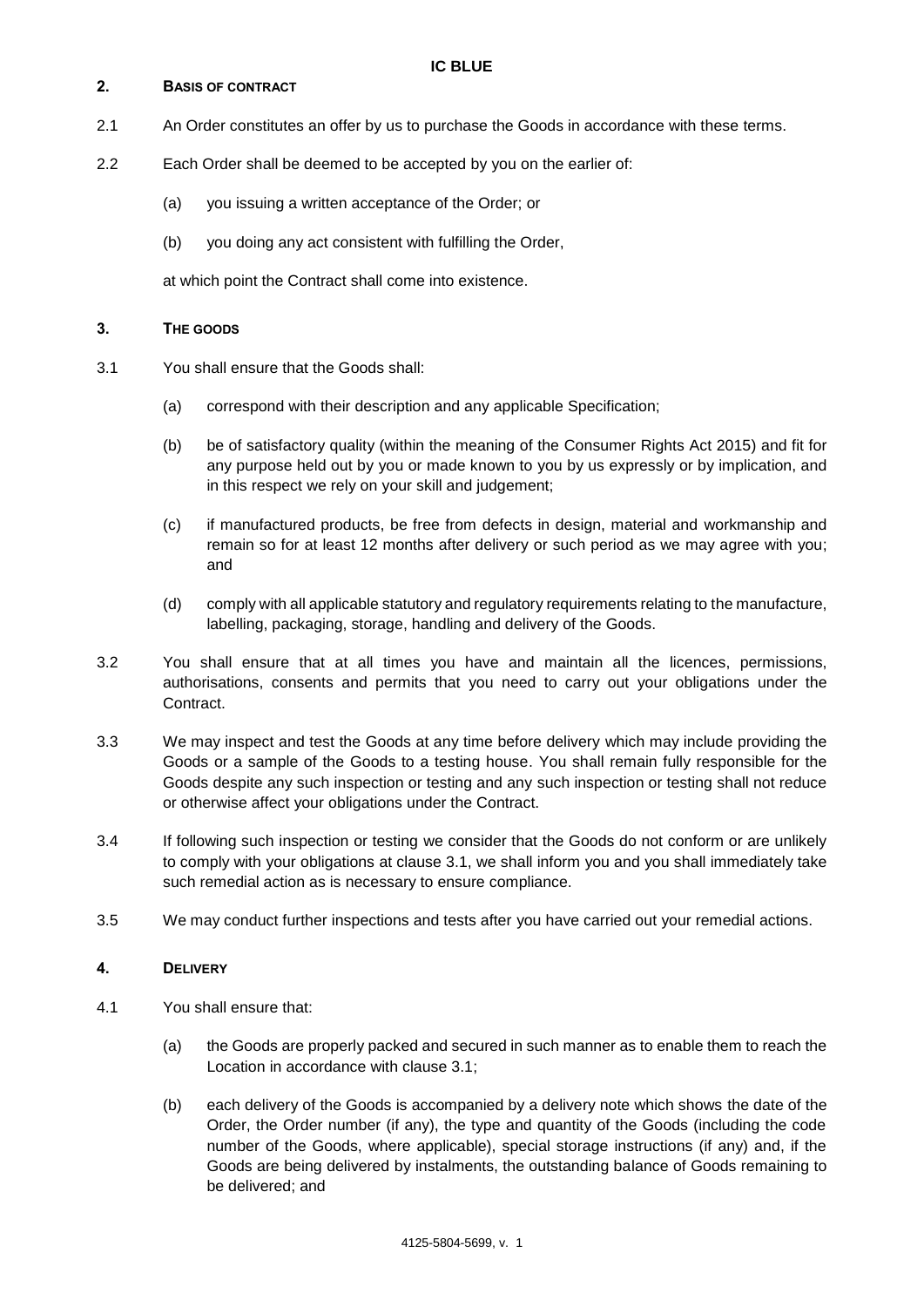- (c) if you require us to return any packaging material to you, that fact is clearly stated on the delivery note. Any such packaging material shall be returned to you at your cost.
- 4.2 Unless agreed otherwise in writing, Orders are to be delivered to the Location complete, on time and in one drop only. It is our discretion to accept or decline any part or incomplete deliveries (by line). If we do not accept delivery it will be collected by you at your cost.
- 4.3 Any Goods that do not comply with the Specification will be your responsibility irrespective of whether they have been shipped or not. You will promptly replace all rejected Goods and the replacements will, if required by us, be express freighted to the Location. You will pay all additional costs involved such as the express freight costs. You will be responsible for all losses, costs and charges incurred by us due to such rejected Goods, which shall include compensatory payments to our customers. We shall be entitled to set off these losses, costs and charges against any amounts due to you.
- 4.4 You shall grant access to us to carry out inspections during production of the Goods and/or before shipment. Any inspection will not be considered final or an acceptance of the Goods inspected. Final approval will be subject to inspection by us upon receipt of the Goods.
- 4.5 We are to be notified immediately if the Delivery Date of an Order is expected to be missed and we may require express freight to be organised to meet the Delivery Date. If required by us, you will pay for the difference in cost between the express freight and the normal freight.
- 4.6 If a particular order line is or is to be supplied short we may require to have the balance express freighted to the Location. The additional Goods will be supplied at the agreed price even if the quantity required is below generally accepted or agreed production minimums. You will pay all additional costs involved such as the express freight costs.
- 4.7 In cases of late, short or incomplete deliveries you will be responsible for all losses, costs and charges incurred by us due to such short, incomplete or late delivery, which shall include compensatory payments to our customers. We shall be entitled to set off these losses, costs and charges against any amounts due to you.
- 4.8 Delivery of the Goods shall be completed on the completion of unloading the Goods at the Location.
- 4.9 You shall not deliver the Goods in instalments without our prior written consent. Where it is agreed that the Goods are to be delivered by instalments, they may be invoiced and paid for separately. However, failure by you to deliver any one instalment on time or at all or any defect in an instalment shall entitle us to the remedies set out in clause [5.](#page-2-0)

# <span id="page-2-0"></span>5. REMEDIES

- 5.1 If the Goods are not delivered on the Delivery Date, or do not comply with the obligations set out in clause [3.1,](#page-1-0) then, without limiting any of our other rights or remedies, and whether or not we have accepted the Goods, we may exercise any one or more of the following remedies:
	- (a) to terminate the Contract;
	- (b) to reject the Goods (in whole or in part) and return them to you at your own risk and expense;
	- (c) to require you to repair the rejected Goods;
	- (d) to require you to replace the rejected Goods;
	- (e) to require you to provide a full refund of the price of the rejected Goods (if paid);
	- (f) to refuse to accept any subsequent delivery of the Goods which you attempt to make;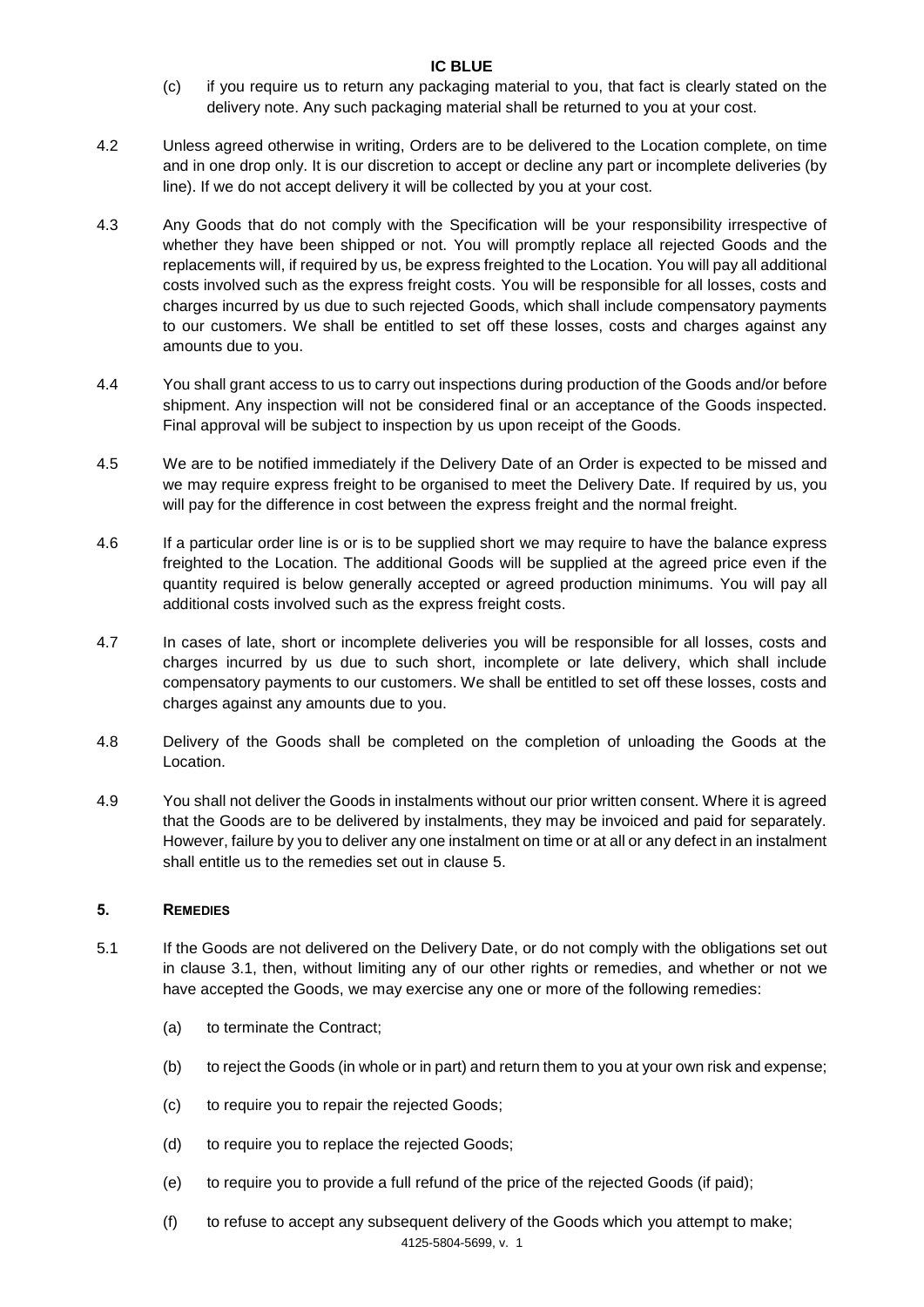- (g) to recover from you any costs incurred by us in obtaining substitute goods from a third party; and
- (h) to claim damages for any other costs, loss or expenses incurred by us which are in any way attributable to your failure to carry out its obligations under the Contract.
- 5.2 These terms shall apply to any repaired or replacement Goods supplied by you.
- 5.3 Our rights and remedies under these terms are in addition to our rights and remedies implied by statute and common law.

# 6. TITLE AND RISK

Title and risk in the Goods shall pass to us on completion of delivery.

# 7. PRICE AND PAYMENT

- 7.1 We will pay you for each Contract fulfilled and in accordance with these terms.
- 7.2 All prices in Orders are (unless stated) inclusive of the costs of packaging, insurance and carriage of the Goods and exclusive of VAT and equivalent taxes which are payable in addition. Once a price is approved it will remain fixed for a period of 6 months. Any change in price after this period is to be advised and agreed in writing with 60 days' notice.
- 7.3 No extra charges shall be effective unless agreed in writing with us.
- 7.4 You may invoice us for the price of the Goods plus VAT at the prevailing rate (if applicable) on or at any time after the completion of delivery. You shall ensure that the invoice includes the date of the Order, the invoice number, our Order number, your VAT registration number, and any supporting documents that we may reasonably require.
- 7.5 We shall, unless otherwise agreed, pay correctly rendered invoices within 30 days of receipt of the invoice. Payment shall be made to the bank account nominated in writing by you.
- 7.6 If a party fails to make any payment due to the other under a Contract by the due date for payment, then the defaulting party shall pay interest on the overdue amount at the rate of 2% per annum above the Bank of England's base rate from time to time. Such interest shall accrue on a daily basis from the due date until actual payment of the overdue amount, whether before or after judgment. The defaulting party shall pay the interest together with the overdue amount. This clause shall not apply to payments the defaulting party disputes in good faith.
- 7.7 We may at any time, without limiting any of our other rights or remedies, set off any liability of you to us against any liability of us to you.

# <span id="page-3-0"></span>8. INDEMNITY

- 8.1 You shall hold us harmless and keep us (and any customer to which we may supply the Goods) indemnified against all liabilities, costs, claims, expenses, damages and losses (including any indirect or consequential losses and all interest, penalties and legal costs (calculated on a full indemnity basis) and all other professional costs and expenses) suffered or incurred by us as a result of or in connection with:
	- (a) any claim made or threatened for actual or alleged infringement of a third party's IPR arising out of or in connection with the supply or use of the Goods;
	- (b) any claim made or threatened against us by a third party for death, personal injury or damage to property arising out of or in connection with defects in Goods; and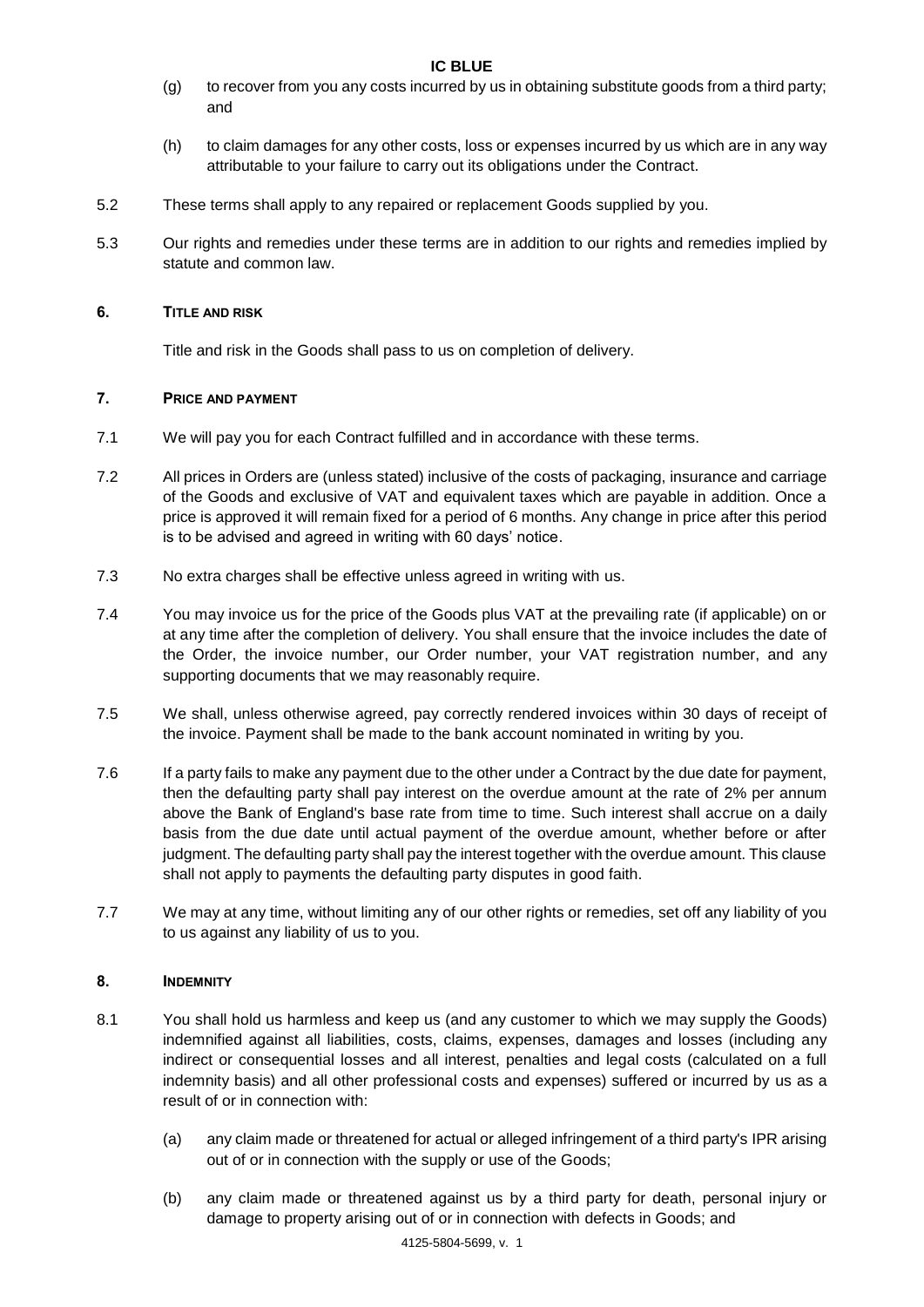- (c) any claim made against us by a third party arising out of or in connection with the supply of the Goods, to the extent that such claim arises out of the breach, negligent performance or failure or delay in performance of the Contract by you, your employees, agents or subcontractors.
- 8.2 This clause [8](#page-3-0) shall survive termination of the Contract.

## 9. INSURANCE

During the term of the Contract and for a period of 5 years thereafter, you shall maintain in force, with a reputable insurance company, professional indemnity insurance, product liability insurance and public liability insurance to cover the liabilities that may arise under or in connection with the Contract, and shall, on our request, produce both the insurance certificate giving details of cover and the receipt for the current year's premium in respect of each insurance.

## <span id="page-4-0"></span>10. CONFIDENTIALITY

- 10.1 Both parties agree to maintain in strict confidence all Confidential Information obtained from the other and to use it exclusively for the purposes of the Contract.
- 10.2 A party may disclose the other's Confidential Information to its officers and employees to the extent reasonably necessary for the purposes of the Contract. We may disclose such of your Confidential Information as may be reasonably necessary for the purpose of reselling the Goods and servicing the same.
- 10.3 Information will not be considered Confidential Information if it can be shown that:
	- (a) It was already generally accessible to the public on the date of disclosure or became generally accessible without breach of these terms;
	- (b) It was already available to the receiving party prior to the date of disclosure;
	- (c) It was lawfully provided to the receiving party by a third party.
- 10.4 This clause [10](#page-4-0) shall survive termination of the Contract.

# <span id="page-4-1"></span>11. COMPLIANCE WITH RELEVANT LAWS AND POLICIES

- 11.1 In performing your obligations under the Contract, you shall comply with all applicable laws, statutes and regulations from time to time in force and all of our and our customers' policies and codes of conduct and practice in the sourcing of materials and components, manufacture, assembly and supply of Goods.
- 11.2 Notwithstanding compliance with clause 11.1, you will retain all records regarding the sourcing of materials and components, manufacture, assembly and supply of Goods and all technical information, documentation and test results indefinitely unless we agree in writing to a shorter time period. If we agree to a shorter time period, we may require that the records or information concerned is provided to us so that we may retain it.
- 11.3 We may immediately terminate the Contract for any breach of clause [11.](#page-4-1)

#### 12. TERMINATION

12.1 We may terminate the Contract in whole or in part at any time before delivery with immediate effect by giving you written notice, whereupon you shall discontinue all work on the Contract. We shall pay you fair and reasonable compensation for any work in progress on the Goods at the time of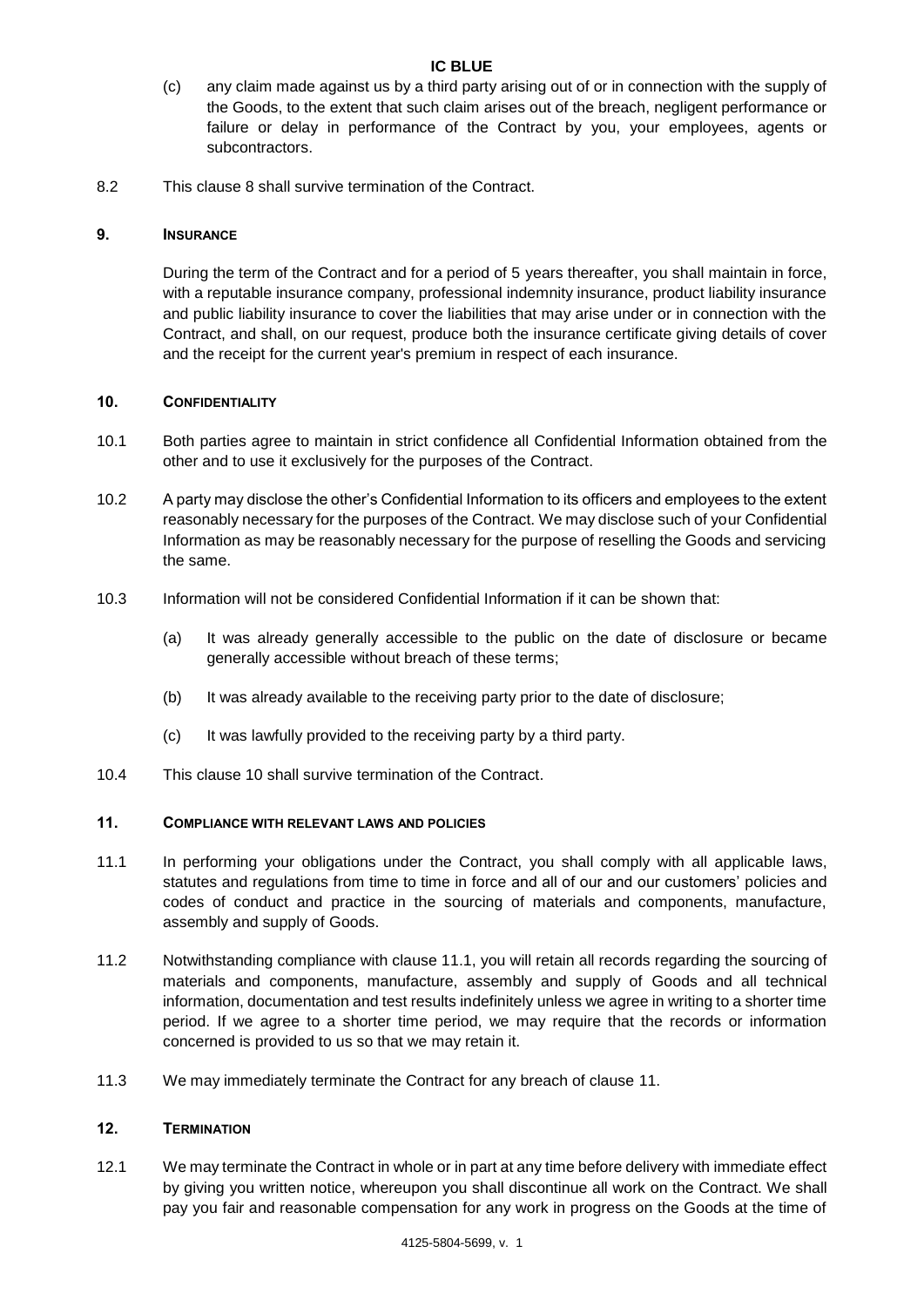termination, but such compensation shall not include loss of anticipated profits or any consequential loss.

- 12.2 Without limiting our other rights or remedies, we may terminate the Contract with immediate effect by giving written notice to you if:
	- (a) you commit a material breach of any term of the Contract and (if such a breach is remediable) fail to remedy that breach within 14 days of being notified in writing to do so;
	- (b) you take any step or action in connection with entering administration, provisional liquidation or any composition or arrangement with your creditors (other than in relation to a solvent restructuring), being wound up (whether voluntarily or by order of the court, unless for the purpose of a solvent restructuring), having a receiver appointed to any of your assets or ceasing to carry on business or, if the step or action is taken in another jurisdiction, in connection with any analogous procedure in the relevant jurisdiction;
	- (c) you take any step or action in connection with you being made bankrupt, entering any composition or arrangement with your creditors, having a receiver appointed to any of your assets, or ceasing to carry on business or, if the step or action is taken in another jurisdiction, in connection with any analogous procedure in the relevant jurisdiction;
	- (d) you suspend, or threaten to suspend, or cease or threaten to cease to carry on all or a substantial part of your business; or
	- (e) your financial position deteriorates to such an extent that in our opinion your capability to adequately fulfil your obligations under the Contract have been placed in jeopardy.
- 12.3 Termination of the Contract, however arising, shall not affect any of the parties' rights and remedies that have accrued as at termination.
- 12.4 Clauses that expressly or by implication survive termination of the Contract shall continue in full force and effect.

## 13. FORCE MAJEURE

Neither party shall be in breach of a Contract nor liable for delay in performing, or failure to perform, any of its obligations under it if such delay or failure results from an event, circumstance or cause beyond its reasonable control. If the period of delay or non-performance continues for 8 weeks, the party not affected may terminate the Contract by giving 7 days' written notice to the affected party.

### 14. GENERAL

- 14.1 **Subcontracting.** You may not subcontract any or all of your rights or obligations under a Contract without our prior written consent. If we consent to any subcontacting by you, you shall remain responsible for all the acts and omissions of your subcontractors as if they were your own.
- 14.2 **Variation.** Except as set out in these terms, no variation of a Contract, including the introduction of any additional terms, shall be effective unless it is agreed in writing and signed by us.
- 14.3 **Waiver.** A failure or delay by a party to exercise any right or remedy provided under these terms or by law shall not constitute a waiver of that or any other right or remedy, nor shall it preclude or restrict the further exercise of that or any other right or remedy. No single or partial exercise of such right or remedy shall preclude or restrict the further exercise of that or any other right or remedy.